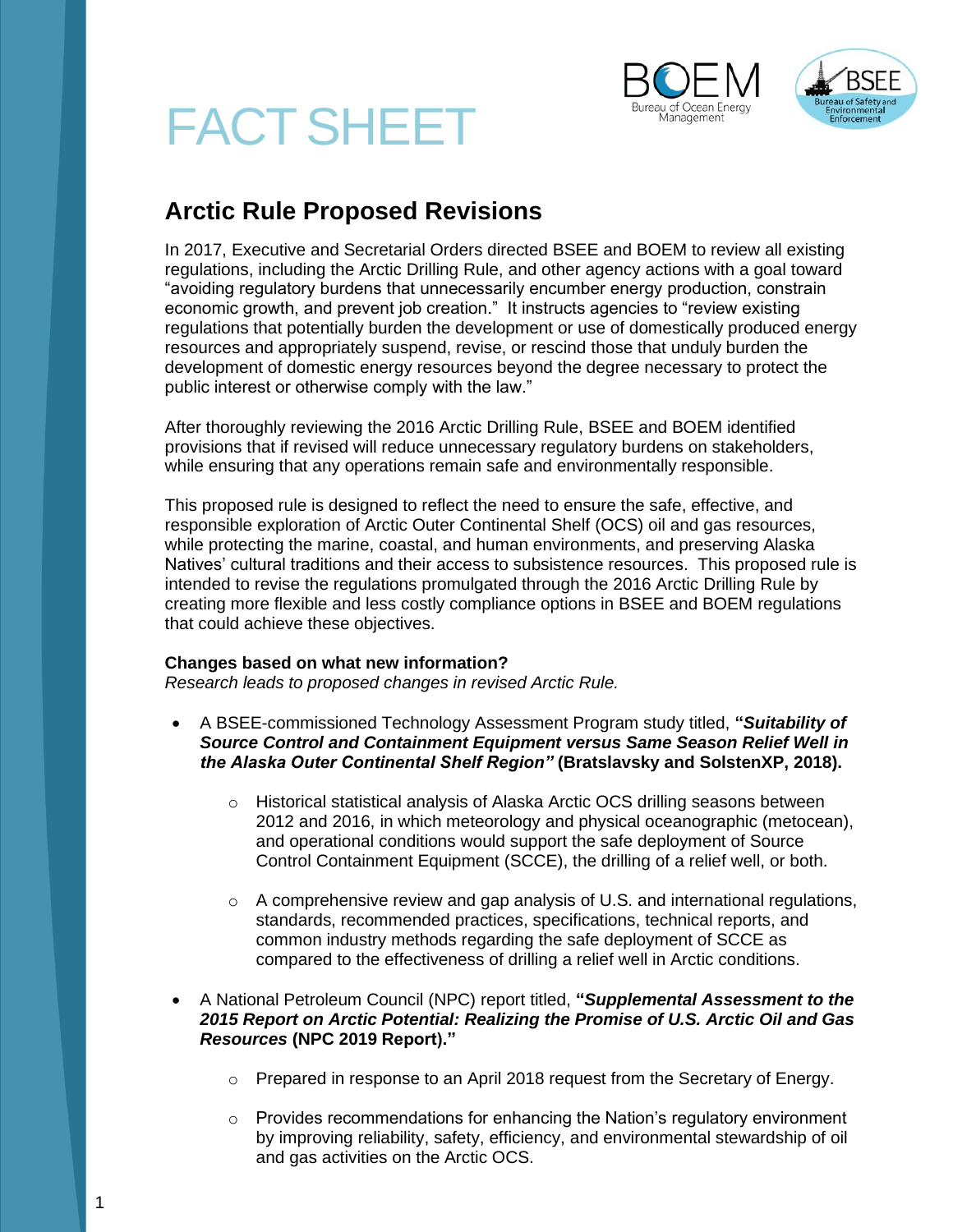- An additional item relevant to exploration in the Arctic as part of this rulemaking that was outside the scope of the 2016 Arctic Exploratory Drilling Rule included:
	- o Seasonal weather-related constraints
		- Seasonal weather in the Arctic that severely impact an operator's ability to safely perform leaseholding operations for a significant portion of the term on their lease.
- BSEE and BOEM carefully analyzed all the provisions promulgated through the 2016 Arctic Rule and determined that the proposed rule leaves 44 out of 65 provisions from the original Arctic Rule – approximately 67 percent – unchanged. Twenty-one provisions were identified as appropriate for revision, and 13 provisions were added to maintain safety and environmental protection on the OCS.

# **Alaska Native Consultations**

*Meaningful and timely input assist proposed revisions.*

- In advance of revising this proposed rule, BSEE and BOEM reached out to Alaska Native Tribal leaders, Alaska Native Claims Settlement Act (ANCSA) corporations, and native village leaders in Northern Alaska for Government-to-Government consultations and municipal meetings.
- Between Nov. 29, 2018 and Jan. 30, 2019, BSEE and BOEM officials met with 23 tribal, ANCSA corporations, and municipal leaders at villages throughout Northern Alaska (Kotzebue, Point Hope, Utqiagvik, Nuiqsut, and Kaktovik), Fairbanks and Anchorage. In addition, BSEE and BOEM held a consultation meeting via a conference call with tribal representatives from the Native Village of Point Lay.
- The following list identifies those entities BSEE and BOEM met with:
	- Tribal Government Native Village of Utqiagvik, Native Village of Wainwright, Native Village of Kotzebue, Native Village of Point Hope, Native Village of Nuiqsut, Native Village of Kaktovik, Tanana Chiefs Conference, and Native Village of Point Lay.
	- **Native Corporation Olgoonik Native Corporation, Doyon Limited, Arctic Slope** Regional Corporation, Tikigaq Native Corporation, Cully Corporation, Kuukpik Corporation, and Kaktovik Inupiat Corporation.
	- Municipal Governments Northwest Arctic Borough, Point Hope, North Slope Borough, City of Utgiagvik, Nuigsut, and Kaktovik.
	- Other Tribal Organizations Inupiat Community of the Arctic Slope (ICAS) and the Alaska Eskimo Whaling Commission (AEWC).
- Following the Tribal meetings and consultations, BSEE reviewed the comments. Some of these comments directly affected the proposed revision, including:
	- Certain tribal representatives and most ANCSA corporations were supportive of this rulemaking. They explained the revisions could help attract more economic opportunities to their villages.
	- Recommendation that the revised Arctic Rule consider the NPC 2019 Report.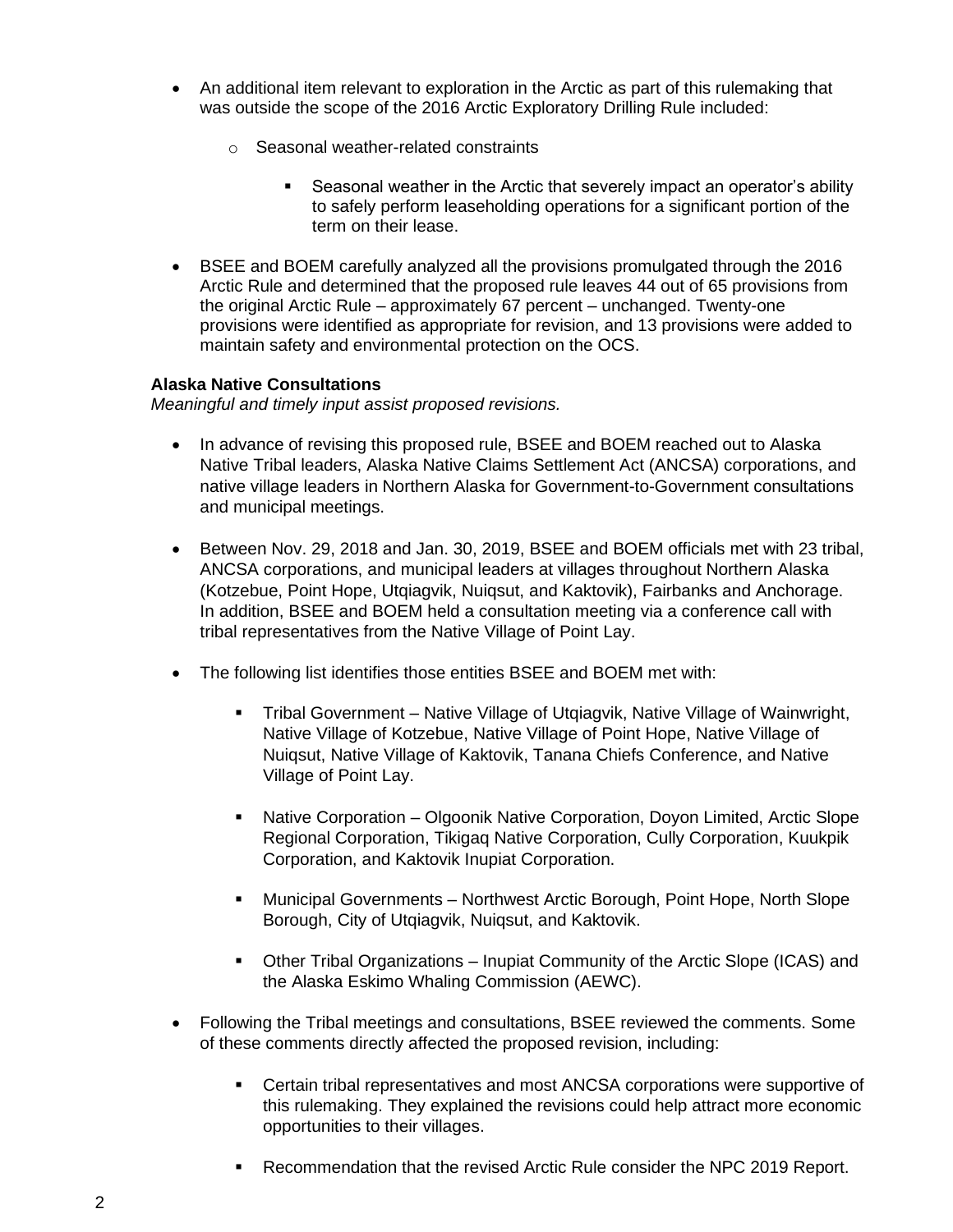- Additional consultations are being proposed for winter 2020 to receive additional input on the proposed rule.
- BSEE and BOEM are fully aware that subsistence resources play a key role in offsetting the high costs of conventional food supplies and that subsistence hunting and fishing play a key role in the cultural identity of Alaska Natives.

## **Proposed Revisions to the Arctic Rule include:**

## • **Suspension of Operations (SOO)**

Add a new provision to BSEE regulations that provides operators that are conducting drilling operations but are prevented from completing those leaseholding operations due to seasonal constraints unique to the Arctic, with the opportunity to obtain a SOO. The unique seasonal conditions in the Arctic can make it difficult or physically impossible for operators to explore their leases for a significant portion of the term on their lease, which is currently 10 years for Alaska OCS leases. If granted, this type of SOO would suspend the running of the lease term and effectively extend the term of the affected lease by a period equivalent to the period of such suspension The SOO would allow a diligent operator to use the full 10 years in a 10-year lease term to explore for hydrocarbons, without the concern for a lease expiring because Arctic seasonal constraints prevented operations.

#### • **Water-Based Mud and Cuttings**

Eliminate references to the BSEE Regional Supervisor's discretionary authority to require the capture of water-based muds and cuttings in those cases where subsistence values might be impacted by such discharges. While not intended, BSEE understands that this reference created some uncertainty for the regulated industry, because it appeared to overlap with regulation by the Environmental Protection Agency (EPA) and, if implemented, might result in BSEE issuing requirements that contradict the EPA's requirements.

# • **Source Control Containment Equipment (SCCE)**

The Bratslavsky and SolstenXP study evaluated current industry methods and standards for deploying SCCE in Arctic OCS conditions, and determined that meteorological conditions (e.g., rough sea state and sea ice conditions) prevalent in the Chukchi and Beaufort Seas are key factors limiting the time periods when SCCE may be safely deployed throughout the Arctic OCS. It is not practical for BSEE's regulations to prescribe that certain SCCE (containment dome and cap and flow system, in particular) be positioned within proximity to a well location when the opportunities to safely deploy this equipment in the Arctic OCS are limited. However, BSEE would retain other existing containment dome and cap and flow system requirements, particularly as it pertains to ensuring there is access to the equipment even though it would not be positioned, the equipment meets BSEE's operating standards, tests are performed to confirm the equipment function properly, and that testing, inspection, maintenance, and utilization records are available upon BSEE request.

With respect to the capping stack, BSEE would preserve the requirement for the operator to position its capping stack so that it is available to arrive at the well location within 24 hours after a loss of well control. However, recognizing that there could be cases when operations could be safely performed up to a certain point below the surface casing, BSEE proposes to provide an opportunity to the operator to adjust the point in time during operations when it must position its capping stack.